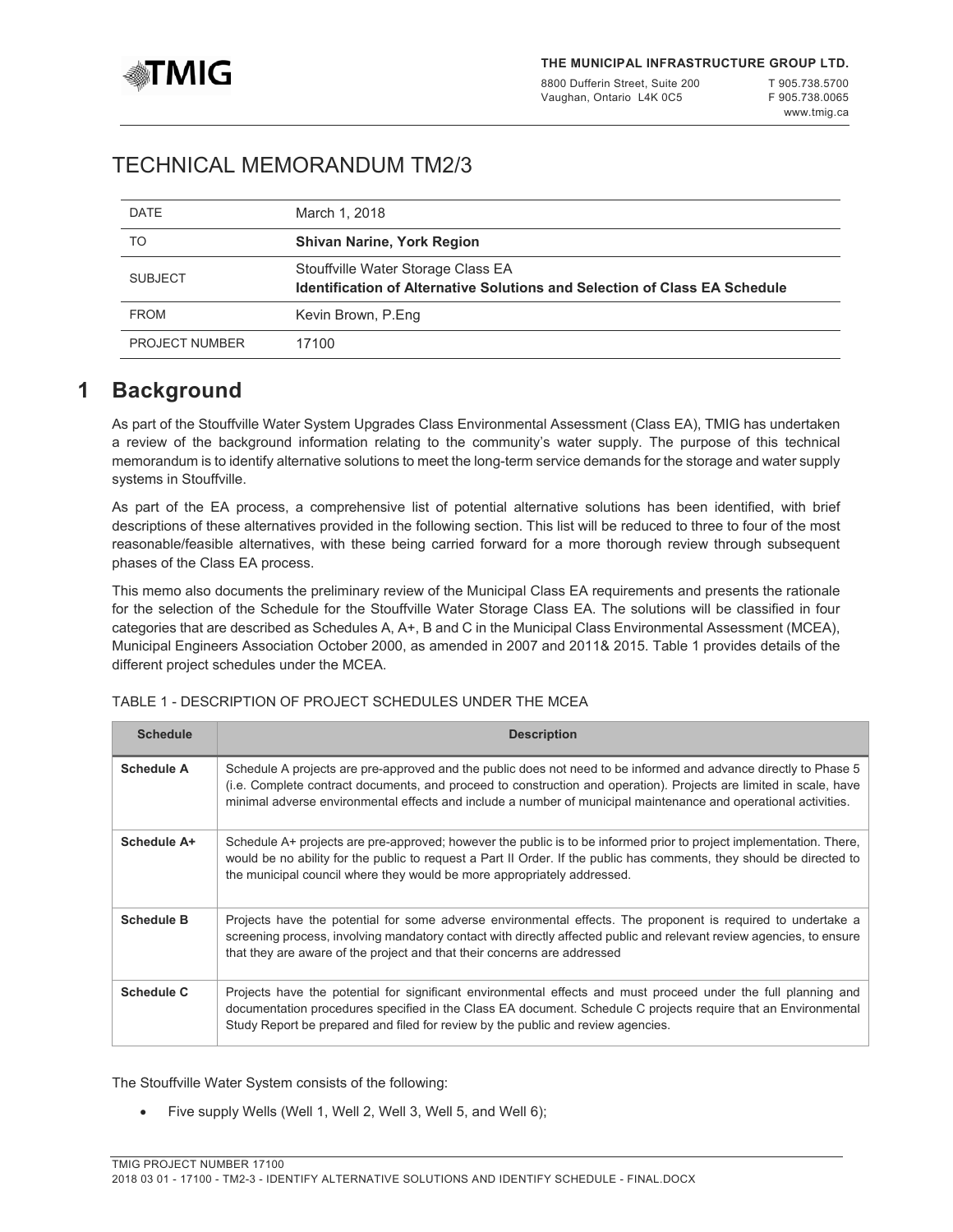

- Three storage facilities (Stouffville Zone 1 Elevated Tank, Stouffville Elevated Tank, Stouffville Reservoir);
- Three booster pumping stations (Highway 48 Booster Pumping Station, Stouffville Zone 1 Booster Pumping Station, and Stouffville Zone 2 Booster Pumping Station); and,
- Three Pressure Reducing Valves (PRV 1A, PRV 2A, and PRV 2B).

A lake-based supply is also provided through the Stouffville Zone 2 Pumping Station at the McCowan Reservoir.

# **2 Description of Alternative Solutions**

In this Class EA, two classes of solutions are being considered:

- Supply Solutions; and,
- Storage Solutions.

This memo will describe the individual options for each of the Supply and Storage facilities, and present a matrix of which combinations of Supply/Storage options should be considered through the EA process.

# **2.1 Water Supply Options**

This section will discuss the options related to supplying water to the Stouffville system for the year 2043 (just beyond the planning horizon of 2041). This horizon is being considered as it is known that Well 3 will require reinvestment at that time.

Wells 1, 2, and the Zone 2 Pumping Station (Lake Based Water Supply) have operational lives that extend past the planning horizon, and as such will be considered as an active water supply for the duration of the planning horizon. Figure 1 below, shows the Stouffville Water Supply with End of Service (EOS) for the various water supply facilities. These projected EOS dates represent decision points, where the Region can choose to re-invest in prolonging the service life of these facilities, or retire these facilities in favour of newer (and perhaps larger) modern facilities.



### FIGURE 1 STOUFFVILLE WATER SUPPLY WITH PROJECTED END OF SERVICE LIFE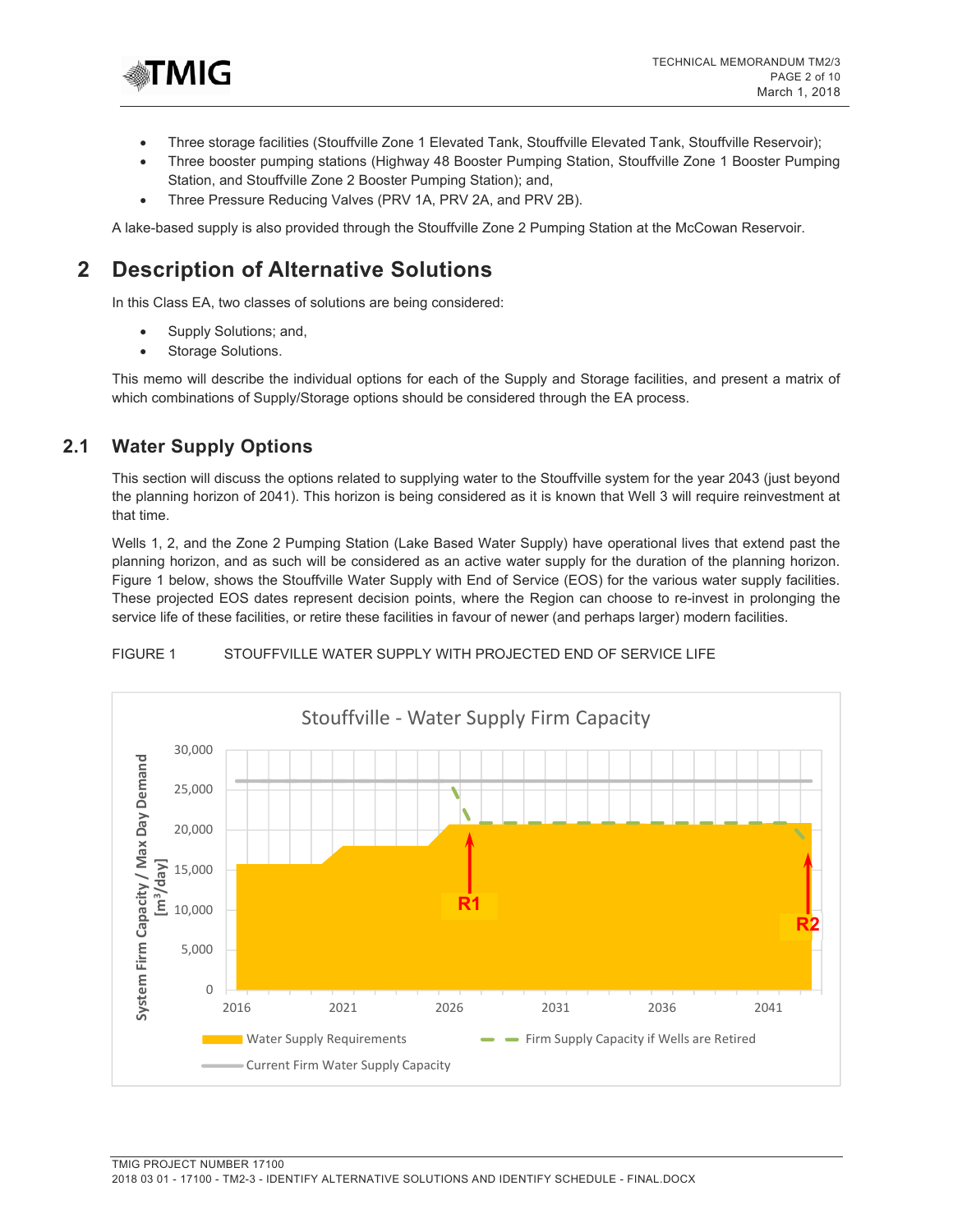### TABLE 2 - WELL 5, 6, AND 3 REHABILITATION COSTS

| <b>Rehabilitation Project</b> | <b>Well Number</b> | Cost        |  |  |
|-------------------------------|--------------------|-------------|--|--|
| R <sub>1</sub>                | Well 5 and 6       | \$1,756,258 |  |  |
| R <sub>2</sub>                | Well 3             | \$578,265   |  |  |

### **2.1.1 Do Nothing**

The "Do Nothing" alternative must be considered in all Class EAs. While it may not satisfy the objectives, it will serve as a baseline by which all other alternative solutions can be compared.

The "Do Nothing" alternative proposes no changes to the existing water supply system be considered for Stouffville. In this case, the facilities will continue to be maintained indefinitely, but without any expansion. Based on the information presented above, there will be no potential supply shortages until 2043, assuming that the existing facilities can continue to operate beyond their assumed end-of-service life. If Wells 5 and 6 are not maintained beyond 2026, the Stouffville water supply system will have to operate at near 100% of its remaining capacity.

This alternative will require reinvestment in the existing facilities, in particular Wells 3, 5, and 6. These three wells have recently had condition assessments completed which indicate that they will reach the end of their current service lives by 2026 (Wells 5 and 6) and 2043 (Well 3). This option involves extending the service life of wells 5&6 as well as Well 3 to beyond the planning horizon (2041). If all wells have their service life extended, Firm Water Supply Capacity (26,120 m3/day) will meet Water Supply Requirements through 2043.

This "Do Nothing" alternative will require in excess of \$2.3M in capital expenditures to rehabilitate the existing facilities.

### *This Supply Alternative will be carried forward to the detailed evaluation of alternatives, as a benchmark by which other alternatives are compared.*

## **2.1.2 Limit Community Growth**

As of 2015, the community plan was approximately 37,866 persons (as per the documented historical water production data). The projected population through to 2041 is approximately 64,671 persons (as per the population projections in the masterplan).

The existing water supply system (well plus the Lake-based supply) can accommodate a population of approximately 80,000. The population of Stouffville is not expected to exceed this value until well beyond the current planning horizon.

## *This Supply Alternative will NOT be carried forward to the detailed evaluation of alternatives.*

This alternative does not fall under any Schedule in the MCEA since there is no infrastructure project associated with it.

## **2.1.3 Water Conservation**

This option involves a conscious reduction in water consumption on a daily basis. The Region may impose regulatory measures (such as lawn watering restrictions) or provide incentives (such as rebates on retrofitting existing plumbing fixtures to low-water versions) in order to achieve the conservation requirement. Alternatively, the residents may voluntarily reduce their daily consumption to meet the requirements of a larger population.

This option does not involve building additional infrastructure, but the success of the program is difficult to guarantee.

A successful water conservation program could eliminate the re-investment required to maintain the capacity of some or all of the existing facilities as the reach the end of their service lives. In order to offset the potential loss of water production associated with the potential retirement of Wells 5 and 6, the projected 2041 water demands would need to be reduced by approximately 25%. To offset Well 3, a separate water demand reduction of approximately 14% would be needed.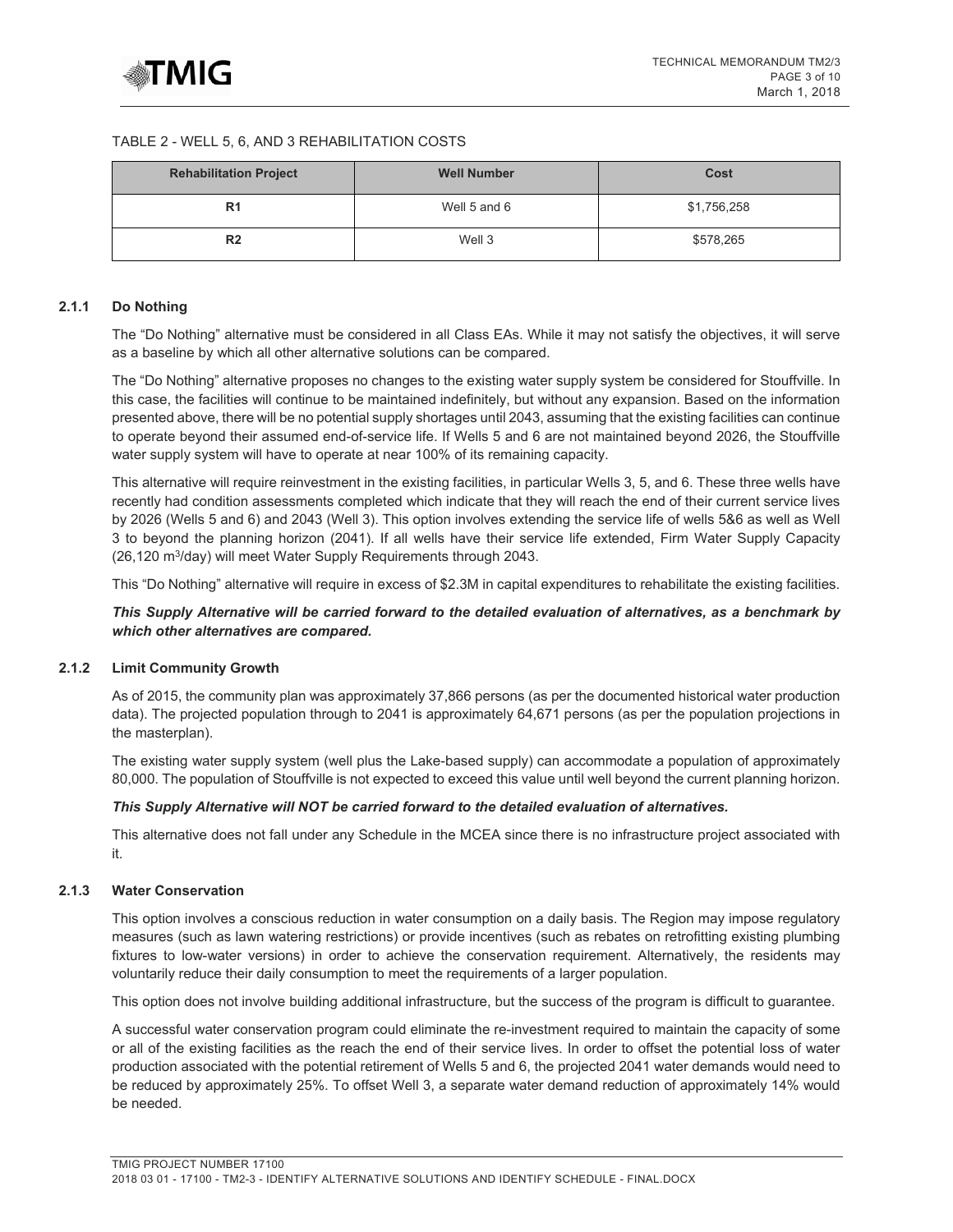

Water conservation is actively being promoted by the Region, and the past successes of the program is reflected in the Region's declining water design criteria moving forward.

As such, Water Conservation (as a Class EA water supply alternative) *will not be carried forward to the detailed evaluation as a stand-alone alternative.* A continued commitment to water conservation is assumed to be a proactive step which will be implemented as a port of all of the Class EA supply alternatives.

### **2.1.4 Change the Percentage of Water Supplied from Lake-Based System**

This option would involve retiring some or all of the existing well facilities when they reach the end of their service lives, replacing this production capacity with an increased supply from the Lake-based system. Overall, the firm capacity of the system would be maintained, and no increases to the total existing water supply system capacity (26,120 m $3$ /day) would be required until beyond the current planning horizon.

### *This Supply Alternative will be carried forward to the detailed evaluation of alternatives.*

This alternative would consist of increasing pumping capacity and also the retirement of existing well facilities. As such, two clauses within the MCEA process need to be considered:

*From the Municipal Class Environmental Assessment (Appendix 1, Schedule A, Water Projects):* 

*"2. Increase pumping station capacity by adding or replacing equipment where new equipment is located within an existing building or structure."*

*From the Municipal Class Environmental Assessment (Appendix 1, Schedule A+, Water Projects):* 

*"5. Retire a water facility which would have been planned under Schedule B or C of the Municipal Class EA for its establishment."*

In this instance, retiring the existing well facilities results in this needing to be undertaken as a Schedule A+ Class EA.

- One challenge with this is the risk associated with the single watermain from the District 2 BPS.
- Stouffville could be supplied by Zone 2 alone (average day), but Region needs to maintain at least winter average day supply capacity from the wells.

### **2.1.5 Expand Existing Wells**

There are two potential mechanisms by which this alternative could be implemented:

- Option 1: Increase the supply capacity of remaining wells to replace production capacity of any wells that are retired at the end of their design life.
- Option 2: Install additional wells at existing well fields.

Option 1 would likely not require any additional land. Option 2 could require additional land if there is not adequate site capacity at the other remaining well sites. Both options could require expansion of the mechanical systems (pumps, chlorination, emergency power, SCADA upgrades), and possibly also expansion to the well houses and chlorine contact tanks. Expanding the mechanical systems may lead to potential issues with pipe capacity constraints in which case the piping system will need to be replaced with a new larger capacity system. Overall, this alternative may require extensive upgrades to the existing water system which may push its classification from B to C.

### *This Supply Alternative will be carried forward to the detailed evaluation of alternatives.*

This alternative falls under Schedule B of the MCEA, with a potential of becoming Schedule C.

*Appendix 1, Schedule B, Water Projects:*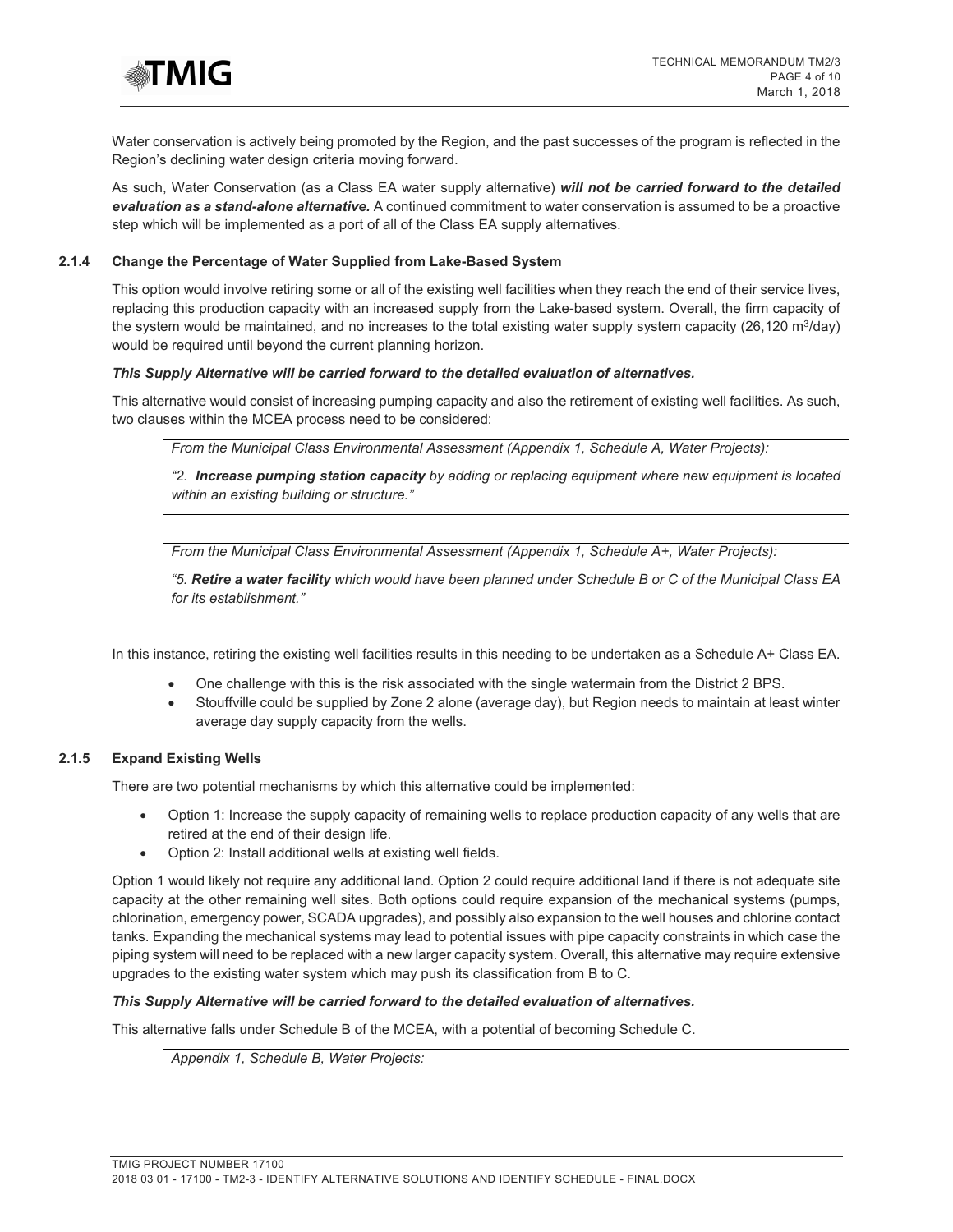

*8. "Establish a well at a new municipal well site, or install new wells or deepen existing wells or increase pump capacity of existing wells at an existing municipal site where the existing rated yield will be exceeded. If a new water system is also required, this will become a Schedule C project."* 

### **2.1.6 Develop New Well Sites**

This alternative involves installing a new well system at a different location from the existing wells. This alternative would involve a new water source complete with pumps, chemical systems (including sequestration and chlorination), and backup power. Depending on where a suitable site is identified, this alternative might also require an extension of the water distribution network. The Region might also have to purchase land in order to accommodate the new well in this alternative.

#### *This Supply Alternative will be carried forward to the detailed evaluation of alternatives.*

This Alternative falls under Schedule B of the MCEA, with a potential of becoming Schedule C.

*Appendix 1, Schedule B, Water Projects:* 

*8. Establish a well at a new municipal well site, or install new wells or deepen existing wells or increase pump capacity of existing wells at an existing municipal site where the existing rated yield will be exceeded. If a new water system is also required, this will become a Schedule C project.* 

# **2.2 Water Storage Options**

This section presents the options related to water storage in the Stouffville system for the year 2041 (the current planning horizon).

The Stouffville (Zone 1) Elevated Tank has an operational life that extend past the planning horizon, and as such will be considered as an active storage facility for the duration of the planning horizon. Figure 2 below shows the water storage capacities for the facilities in Zone 2 assuming dedicated fire storage in Zone 2 with End of Service (EOS) for the various storage facilities. The projected EOS dates represent decision points, where the Region can choose to reinvest in prolonging the service life of these facilities, or retire these facilities in favour of newer (and perhaps larger) modern facilities.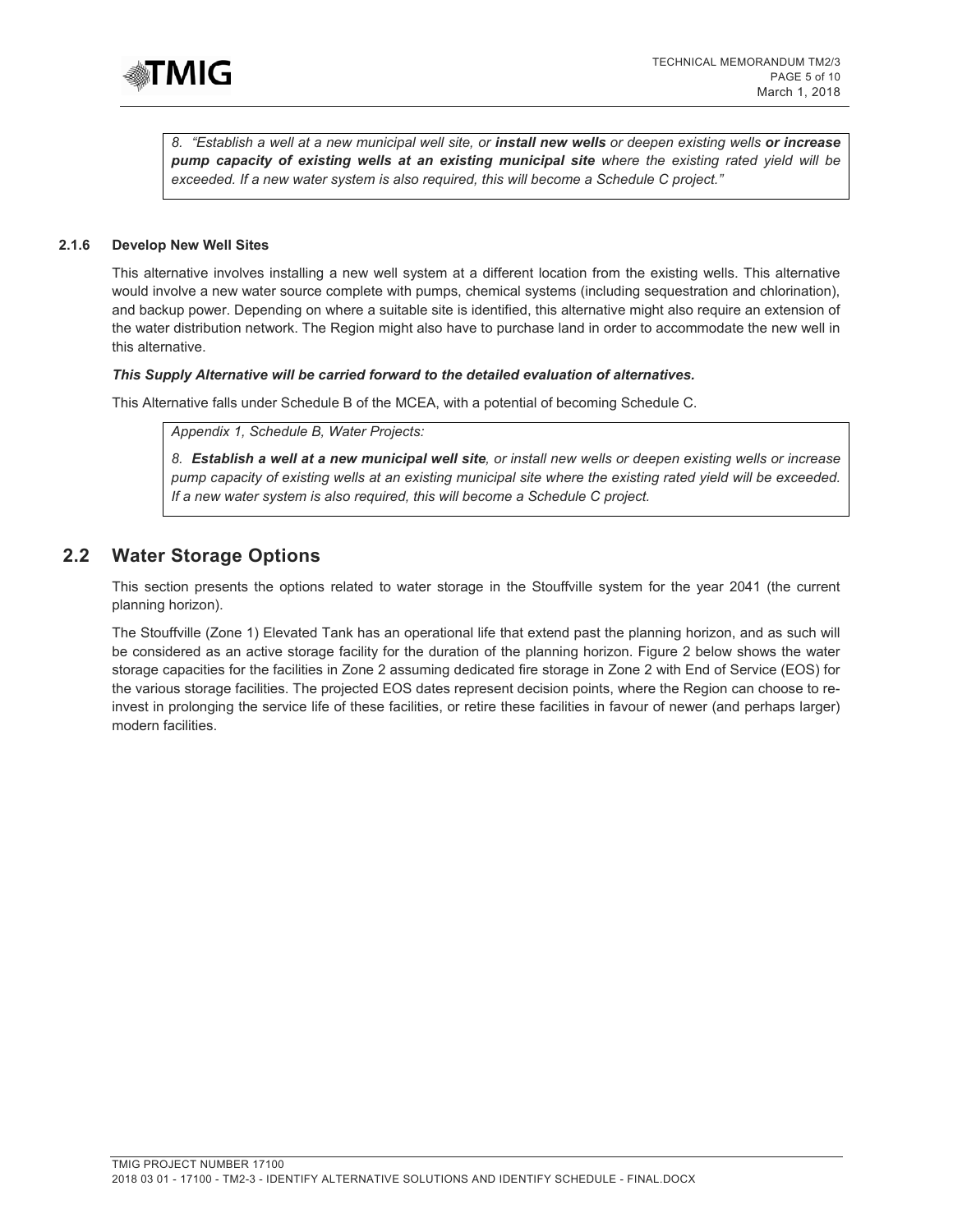

## FIGURE 2 ZONE 2 STORAGE WITH DEDICATED FIRE AND END OF SERIVCE SHOWN



### TABLE 3 - STOUFFVILLE RESERVOIR AND STOUFFVILLE ZONE 2 ELEVATED TANK REHABILITATION COSTS

| <b>Rehab Number</b> | <b>Water Storage Facility</b>                  | Cost        |  |  |
|---------------------|------------------------------------------------|-------------|--|--|
| R <sub>3</sub>      | Stouffville Reservoir (East and West<br>Cells) | \$796,000   |  |  |
| R4                  | Stouffville (Zone 2) Elevated Tank             | \$1,961,100 |  |  |

## **2.2.1 Do Nothing**

The "Do Nothing" alternative proposes no changes to the existing water storage infrastructure servicing the Stouffville system. In this case, the facilities will be maintained indefinitely. There is currently a marginal storage deficit in Zone 2, which is presently being mitigated by excess storage capacity in Zone 1.

This alternative will require maintenance reinvestment in the existing facilities, consisting of an at-grade reservoir at the Well 5/6 site, and the Zone 2 Elevated Tank at the Well 3 site.

The "Do Nothing" alternative will result in deficient Zone 2 water storage volumes by approximately 2021. The Region's desired level-of-service would not be met under this alternative.

This "Do Nothing" alternative will require approximately \$2.8M in capital expenditures to rehabilitate the existing facilities.

*This Alternative will be carried forward to the detailed evaluation of alternatives, as a benchmark by which other alternatives are compared.*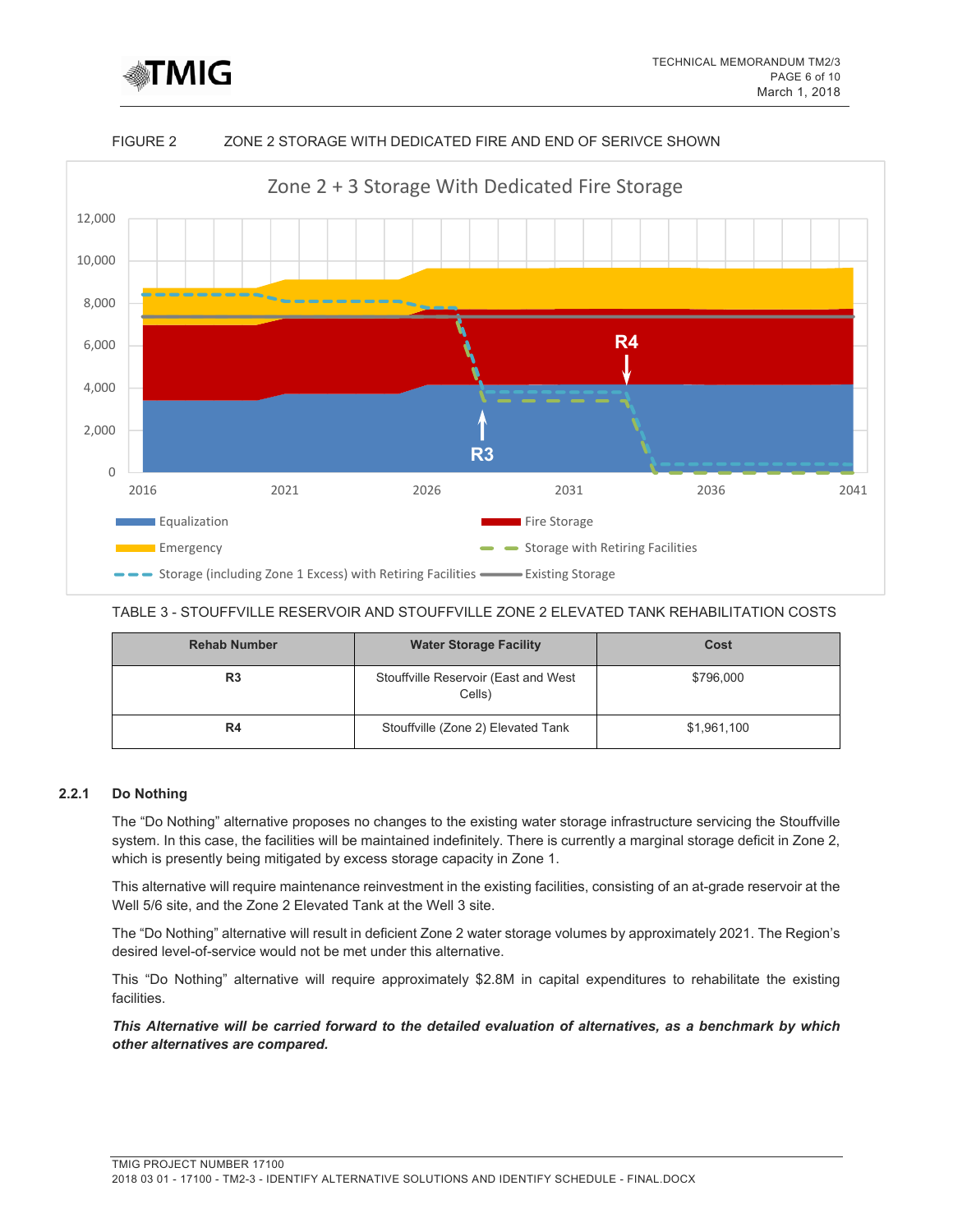

### **2.2.2 Limit Community Growth**

As 2015, the current community plan is approximately 37,866 persons (as per the documented historical water production data). The projected population through to 2041 is approximately 64,671 persons (as per the population projections in the masterplan).

This alternative would limit community growth, such to reduce the impacts to storage and supply requirements. Based on Figure 2, the population would need to be limited to the present 2017 levels, and not permitted to grow.

This alternative would not satisfy the growth projections of the masterplan.

#### *This Alternative will be carried forward to the detailed evaluation of alternatives.*

This alternative does not fall under any Schedule in the MCEA since there is no infrastructure project associated with it.

#### **2.2.3 Water Conservation**

This option involves a conscious reduction in water consumption on a daily basis. The Region may impose regulatory measures (such as lawn watering restrictions) or provide incentives (such as rebates on retrofitting existing plumbing fixtures to low-water versions) in order to achieve the conservation requirement. Alternatively, the residents may voluntarily reduce their daily consumption to meet the requirements of a larger population.

This option does not involve building additional infrastructure, but the success of the program is difficult to guarantee. If successful, it is possible that the existing water storage would be able to support the desired growth, while maintaining the Region's level of service.

Water conservation is actively being promoted by the Region, and the past successes of the program is reflected in the Region's declining water design criteria moving forward.

As such, Water Conservation (as a Class EA water storage alternative) *will not be carried forward to the detailed evaluation as a stand-alone alternative.* A continued commitment to water conservation is assumed to be a proactive step which will be implemented as a port of all of the Class EA storage alternatives.

### **2.2.4 Build Additional Zone 2 Storage**

Currently Zone 2 storage is accomplished through 2 facilities, Stouffville (Zone 2) Elevated Tank, and the Stouffville Reservoir (East and West Cells). Stouffville (Zone 2) elevated tank is rated for a volume of 3,400 m<sup>3</sup>, while the Stouffville Reservoir is rated for 5,132  $m^3$  (2,136  $m^3$  in the East cell, and 2,996  $m^3$  in the West cell).

Stouffville Reservoir constructed in 1967 will reach the end of its service life in 2028, this applies for both the East and West cells (refer to Figure 2). Stouffville (Zone 2) Elevated Tank constructed in 1983, will reach the end of its service life in 2034 (refer to Figure 2).

Storage requirements for Zone 2 as of 2016 are 8,676  $m<sup>3</sup>$ , this is greater than the existing storage capacity of 8,532 m<sup>3</sup>. Storage requirements up to 2043 for Zone 2 are 10,518 m<sup>3</sup>.

Additional storage of 1,986 m<sup>3</sup> is required assuming current facilities have serviceable lives extended to the storage capabilities to 2043. As a sub-alternative, any new storage facility could be sized to allow for the retirement of an existing Zone 2 storage facility.

### *This Alternative will be carried forward to the detailed evaluation of alternatives.*

This alternative falls under Schedule B of the MCEA:

*From the Municipal Class Environmental Assessment (Appendix 1, Schedule B, Water Projects):* 

*"6. Establish new or expand/replace existing water storage facilities."*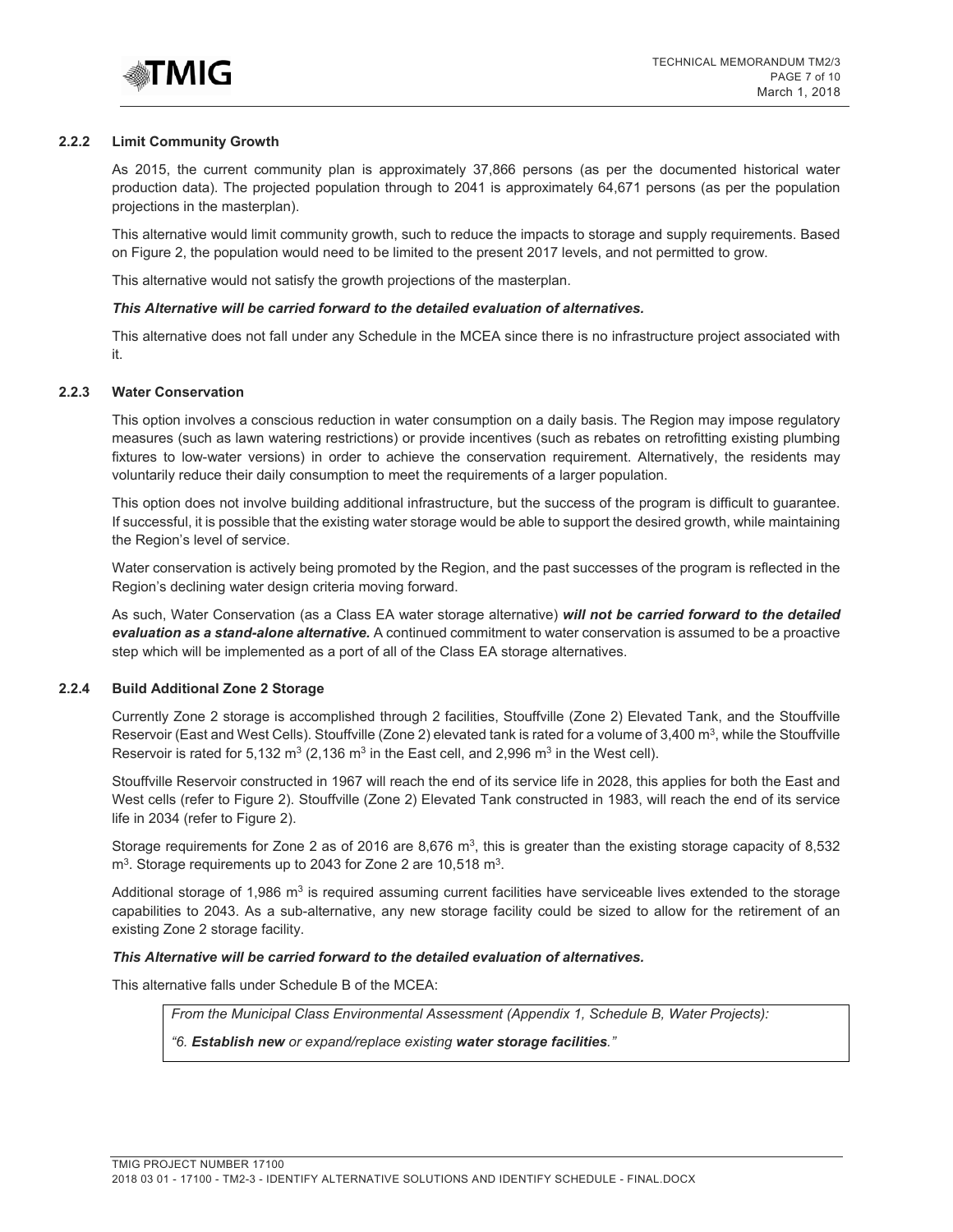

### **2.2.5 Facilitate Shared Fire Storage Between Zone 1 and Zone 2 and Maintain Current Storage Facilities**

In Figure 3, similarly water storage capabilities are shown with EOS but this time assuming shared fire storage with Zone 1.

This option involves facilitating shared fire storage between Zone 1 and Zone 2. Here fire storage would be provided by Zone 1 (which has an excess of available storage through the Zone 1 Elevated Tank) to Zone 2. For this to occur, the transmission capacity from Zone 1 to Zone 2 would need to accommodate a flow rate of 283.33 L/s (Fire Storage amount for a small population as per York Region Design Guidelines).

With shared fire storage, the supply requirements in the year 2043 are 6,056 m<sup>3</sup> (refer to Figure 3). This requires both the Stouffville Reservoir and the Stouffville Zone 2 would to have their service lives extended to 2043.

There is currently a single pressure-reducing valve located along the boundary between Zone 1 and Zone 2, on the site of the Zone 2 Elevated Tank and Zone 1 Booster Station. The Region is presently designing a replacement to this PRV, to be installed within the Zone 1 Booster Station. In order to ensure the ability of Zone 1 to provide fire storage to Zone 2, a second PRV could be considered in order to maintain the system should one of the PRVs need to be taken off-line.

### *This Alternative will be carried forward to the detailed evaluation of alternatives.*

This alternative falls under Schedule A of the MCEA:

*From the Municipal Class Environmental Assessment (Appendix 1, Schedule A, Water Projects):* 

*"1. Normal or emergency operational activities. Such activities may include but are not limited to the following:* 

• *…* • *Install new service connections, hydrants and appurtenances from existing water mains."*



## FIGURE 3 ZONE 2 STORAGE WITH SHARED FIRE AND END OF SERVICE SHOWN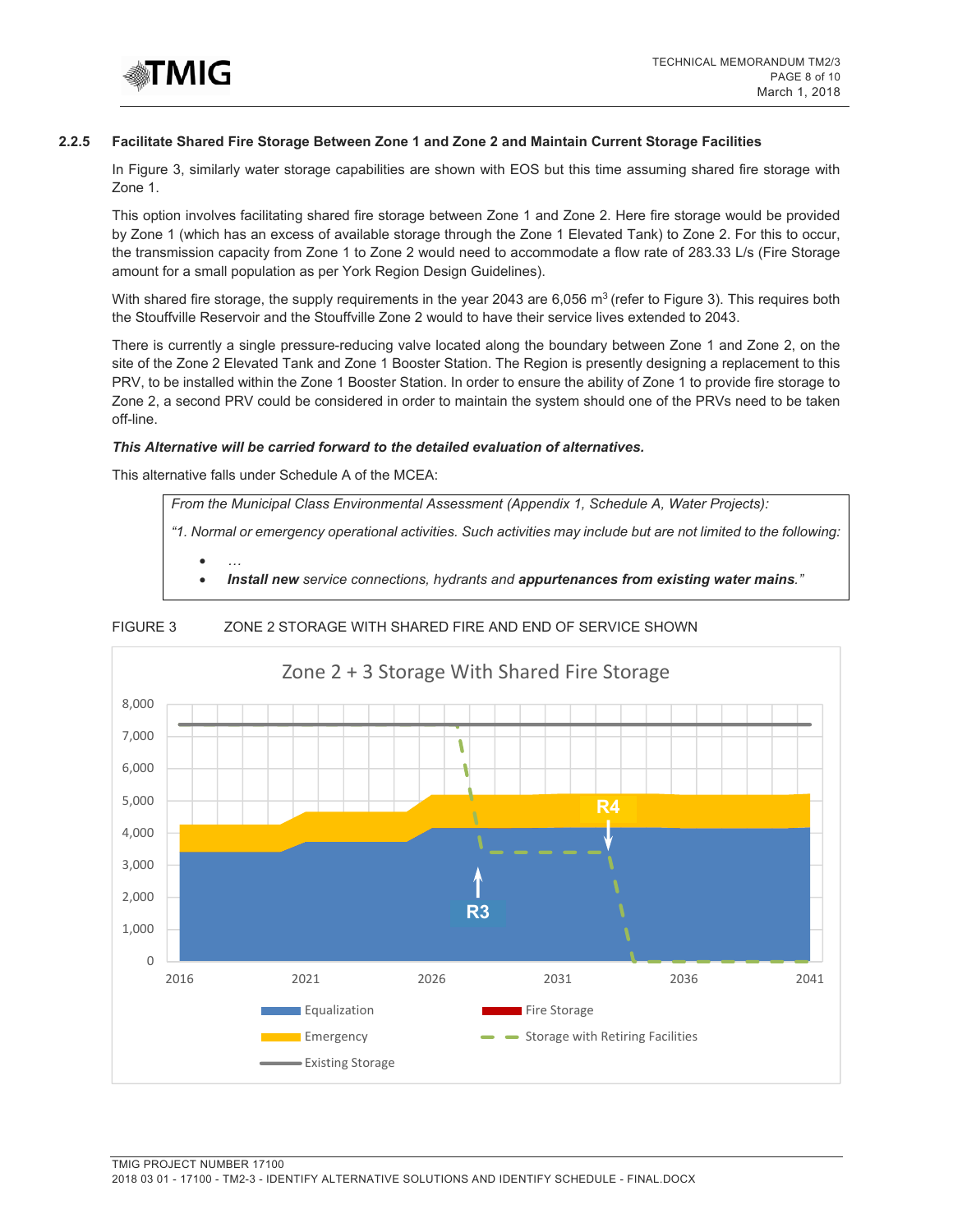

## TABLE 4 - STOUFFVILLE RESERVOIR AND STOUFFVILLE ZONE 2 ELEVATED TANK SHARED FIRE STORAGE REHABILITATION COSTS

| <b>Rehab Number</b> | <b>Water Storage Facility</b>                  | Cost        |  |  |
|---------------------|------------------------------------------------|-------------|--|--|
| Rehab 3 (R3)        | Stouffville Reservoir (East and West<br>Cells) | \$796,000   |  |  |
| Rehab 4 (R4)        | Stouffville (Zone 2) Elevated Tank             | \$1,961,100 |  |  |

# **3 Summary of Alternatives to be Considered**

The summary of the Alternatives to be considered are presented in Table 5. Since this Class EA is considering both Supply and Storage Alternatives, these are presented in a matrix format.

Where individual alternatives are not being carried forward to the detailed evaluation, any of those "intersections" in the matrix are identified as Not Applicable (N/A) to this process. There are therefore 16 Alternative Combinations which will be considered through the process. As the Study progresses, some of these may be deemed redundant, and no longer considered.

## TABLE 5 DESCRIPTION OF PROJECT SCHEDULES UNDER THE MCEA

|                                |                                                     | <b>Supply Alternatives</b>                             |                                          |                               |                                                                             |                                 |                                         |              |
|--------------------------------|-----------------------------------------------------|--------------------------------------------------------|------------------------------------------|-------------------------------|-----------------------------------------------------------------------------|---------------------------------|-----------------------------------------|--------------|
|                                |                                                     | Do<br>Nothing                                          | Limit<br>Community<br>Growth             | Water<br>Conservation         | Change<br>Percentage of<br><b>Water Supply</b><br>from Lake Based<br>System | <b>Expand Existing</b><br>Wells | <b>Develop New</b><br><b>Well Sites</b> |              |
|                                |                                                     | <b>No</b><br><b>Class</b><br>EA<br><b>Schedul</b><br>e | <b>Not</b><br>carried<br>forward         | <b>Not carried</b><br>forward | Schedule 'A+'                                                               | <b>Schedule 'B'</b><br>(or 'C') | Schedule 'B'<br>(or 'C')                |              |
| <b>Alternatives</b><br>Storage | Do Nothing                                          | <b>No Class EA</b><br><b>Schedule</b>                  | <b>No Class</b><br><b>EA</b><br>Schedule | N/A                           | N/A                                                                         | Schedule 'A+'                   | Schedule 'B'                            | Schedule 'B' |
|                                | Limit<br>Community<br>Growth                        | <b>No Class EA</b><br><b>Schedule</b>                  | No Class<br>EA<br>Schedule               | N/A                           | N/A                                                                         | Schedule 'A+'                   | Schedule 'B'                            | Schedule 'B' |
|                                | Water<br>Conservation                               | <b>Not carried</b><br>forward                          | N/A                                      | N/A                           | N/A                                                                         | N/A                             | N/A                                     | N/A          |
|                                | <b>Build</b><br><b>Additional Zone</b><br>2 Storage | <b>Schedule</b><br>'B'                                 | Schedule<br>B                            | N/A                           | N/A                                                                         | Schedule 'B'                    | Schedule 'B'                            | Schedule 'B' |
|                                | <b>Supply Fire</b><br><b>Storage from</b><br>Zone 1 | <b>Schedule</b><br>A                                   | <b>Schedule</b><br>'A'                   | N/A                           | N/A                                                                         | Schedule 'A+'                   | Schedule 'B'                            | Schedule 'B' |